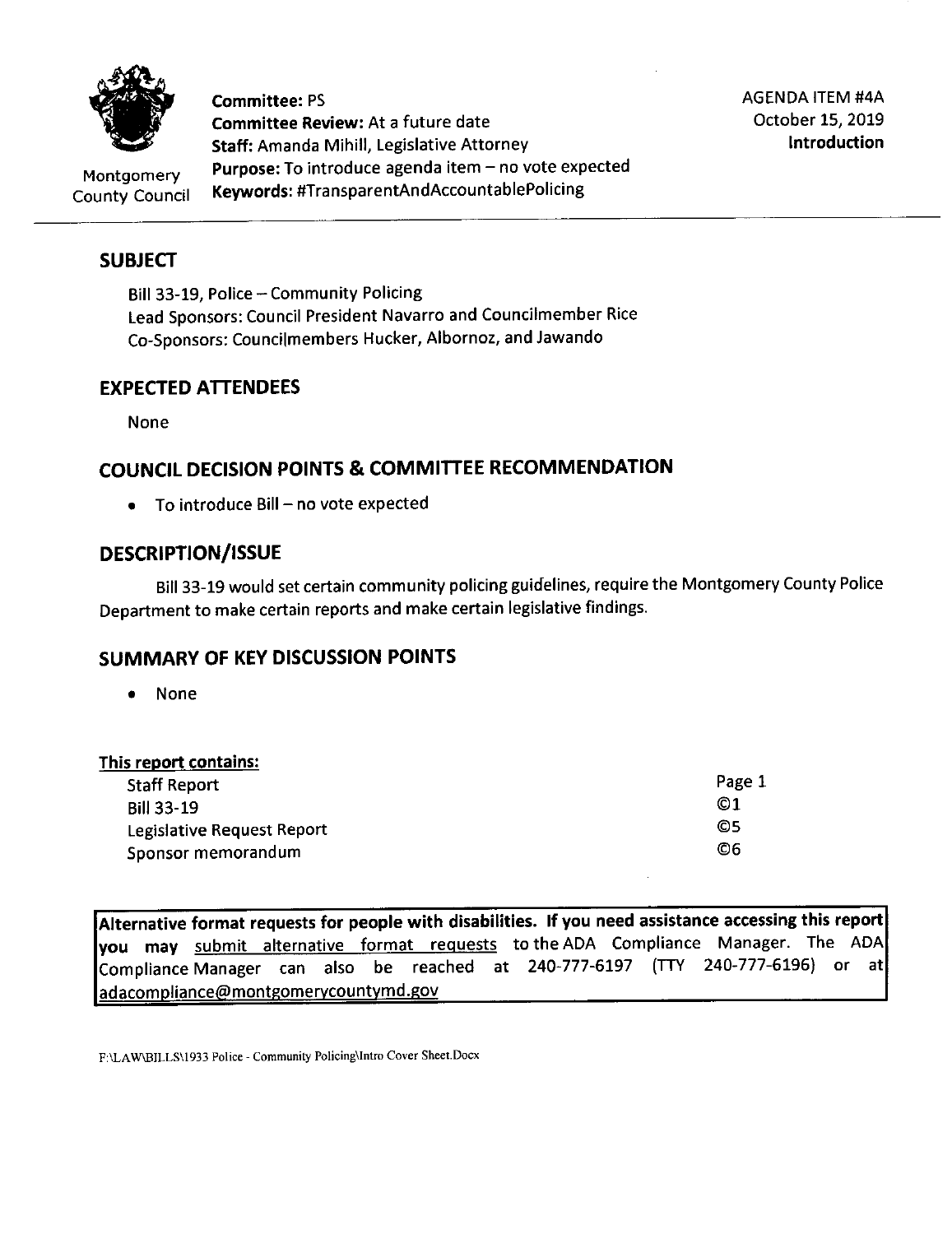#### **MEMORANDUM**

October 10, 2019

TO: County Council

FROM: Amanda Mihill, Legislative Attorney Mill

SUBJECT: Bill 33-19, Police-Community Policing

PURPOSE: Introduction - no Council vote required

Bill 33-19, Police - Community Policing, sponsored by Lead Sponsors Council President Navarro and Councilmember Rice and Co-Sponsors Councilmembers Hucker, Albornoz, and Jawando, is scheduled to be introduced on October 15. A public hearing is tentatively scheduled for January 21 at 7:30 p.m.

Bill 33-19 would set certain community policing guidelines, require the Montgomery County Police Department (MCPD) to make certain reports and make certain legislative findings. A memorandum from the Lead Sponsor is attached on  $\mathbb{O}6$ .<sup>1</sup>

In an e-mail to the Council President's office, a representative of the Fraternal Order of Police was supportive of providing community policing guidelines to MCPD, but was not supportive of the reporting requirements.

| This packet contains:      | Circle $#$ |
|----------------------------|------------|
| Bill 33-19                 |            |
| Legislative Request Report |            |
| Sponsor memorandum         |            |

**F:\LAW\BILLS\1933 Police - Community Policing\Intro Memo.Docx** 

<sup>1#</sup>TransparentAndAccountablePolicing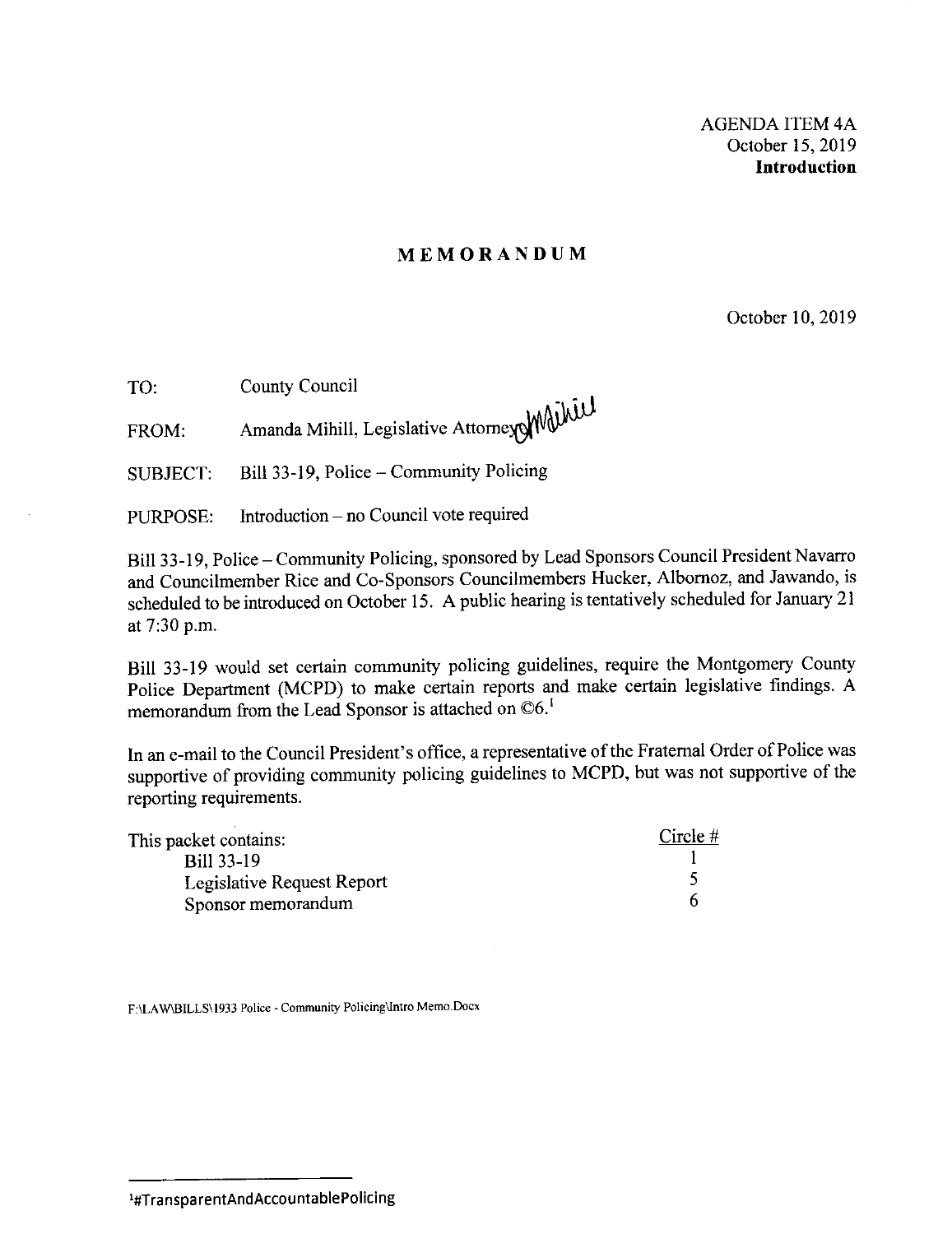| Bill No.<br>$\frac{1}{2}$      | $33 - 19$                     |                                         |
|--------------------------------|-------------------------------|-----------------------------------------|
|                                |                               | Concerning: Police - Community Policing |
|                                |                               | Revised: 9/23/2019 Draft No. 3          |
|                                | Introduced: October 15, 2019  |                                         |
| Expires: <u>April 15, 2021</u> |                               |                                         |
| Enacted:                       |                               |                                         |
| Executive:                     |                               |                                         |
| Effective:                     |                               |                                         |
| Sunset Date: None              |                               |                                         |
|                                | Ch. ______, Laws of Mont. Co. |                                         |

# **COUNTY COUNCIL FOR MONTGOMERY COUNTY, MARYLAND**

Lead Sponsors: Council President Navarro and Councilmember Rice Co-Sponsor: Councilmembers Hucker, Albornoz, and Jawando

#### **AN ACT** to:

- (1) set certain community policing guidelines;
- (2) require the Montgomery County Police Department to make certain reports;
- (3) make certain legislative findings; and
- (4) generally amend the law governing policing.

#### By amending

Montgomery County Code Chapter 35, Police Section 35-6

| <b>Boldface</b>              | Heading or defined term.                            |
|------------------------------|-----------------------------------------------------|
| Underlining                  | Added to existing law by original bill.             |
| Single boldface brackets]    | Deleted from existing law by original bill.         |
| Double underlining           | Added by amendment.                                 |
| [[Double boldface brackets]] | Deleted from existing law or the bill by amendment. |
| <b>A</b> * *                 | Existing law unaffected by bill.                    |

*The County Council for Montgomery County, Maryland approves the following Act:*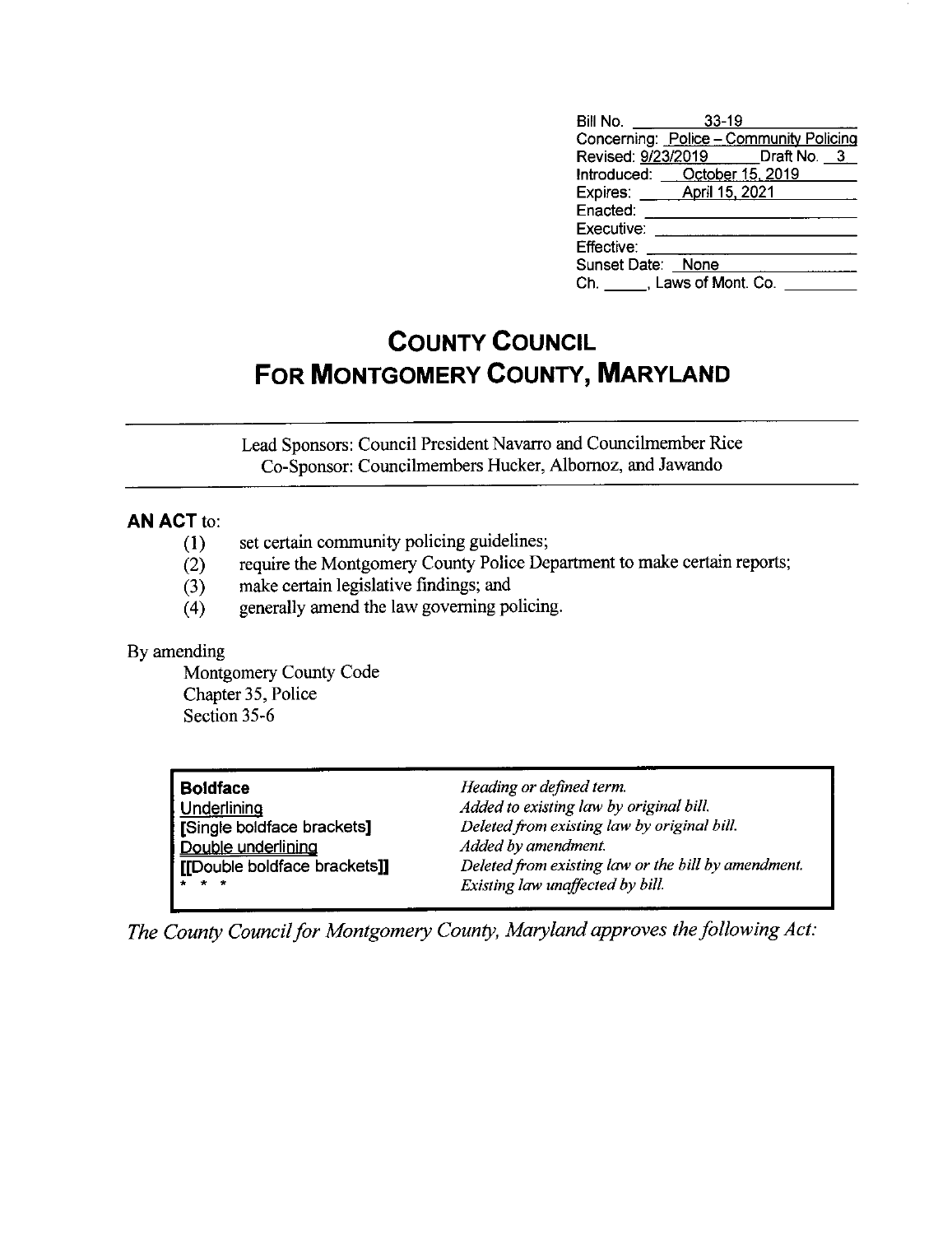$\alpha$ 

| 1  | Sec. 1. Section 35-6 is amended as follows: |          |               |                                                                    |
|----|---------------------------------------------|----------|---------------|--------------------------------------------------------------------|
| 2  | 35-6. [Reserved] Community Policing.        |          |               |                                                                    |
| 3  | (a)                                         |          |               | <u>Legislative findings.</u>                                       |
| 4  |                                             | $\Omega$ |               | The United States Department of Justice advises that:              |
| 5  |                                             |          | $\Delta$      | Strong relationships of mutual trust between police agencies       |
| 6  |                                             |          |               | and the communities they serve are critical to maintaining         |
| 7  |                                             |          |               | public safety and effective policing.                              |
| 8  |                                             |          | <u>(B)</u>    | Police officials rely on the cooperation of community              |
| 9  |                                             |          |               | members to provide information about crime in their                |
| 10 |                                             |          |               | neighborhoods, and to work with the police to devise               |
| 11 |                                             |          |               | solutions to crime and disorder problems.                          |
| 12 |                                             |          | $\circ$       | Community members' willingness to trust the police                 |
| 13 |                                             |          |               | depends on whether they believe that police actions reflect        |
| 14 |                                             |          |               | community values and incorporate the principles of                 |
| 15 |                                             |          |               | procedural justice and legitimacy.                                 |
| 16 |                                             | (2)      |               | The Police Executive Research Forum hosted a national meeting      |
| 17 |                                             |          |               | of police and community leaders. The following key issues and      |
| 18 |                                             |          |               | <u>recommendations</u> were determined to be useful to help police |
| 19 |                                             |          |               | departments and their communities to develop collaborative         |
| 20 |                                             |          |               | strategies for moving forward. Police departments should:          |
| 21 |                                             |          | (A)           | acknowledge and discuss with communities the challenges            |
| 22 |                                             |          |               | local police departments face;                                     |
| 23 |                                             |          | <u>(B)</u>    | be transparent and accountable;                                    |
| 24 |                                             |          | $\circ$       | take steps to reduce bias and improve cultural competency;         |
| 25 |                                             |          | $\circled{D}$ | <u>maintain focus on the importance of collaboration and be</u>    |
| 26 |                                             |          |               | visible in the community; and                                      |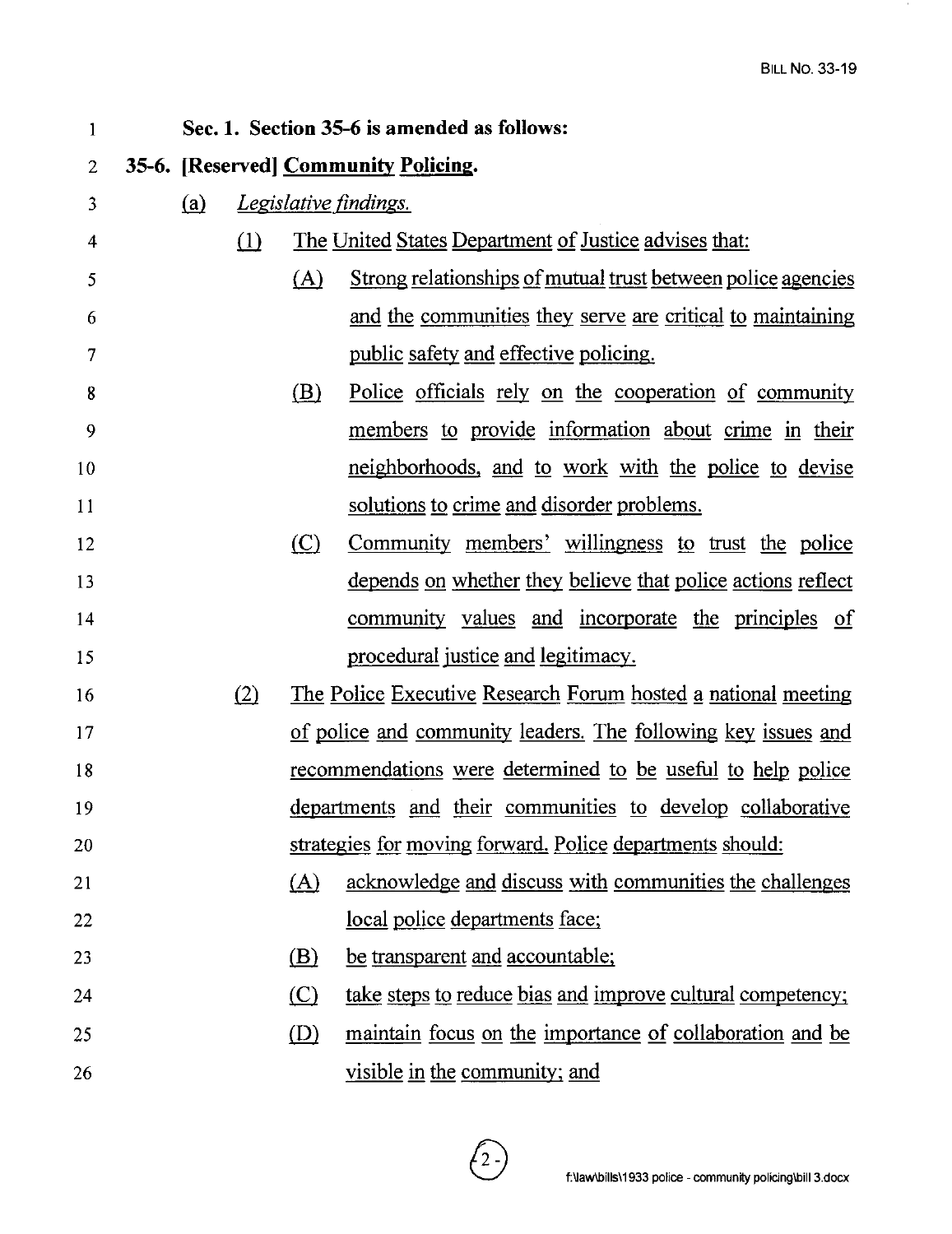$\hat{\boldsymbol{\beta}}$ 

| 27 |            |                  | (E)          | promote internal diversity and ensure professional growth         |  |  |  |  |
|----|------------|------------------|--------------|-------------------------------------------------------------------|--|--|--|--|
| 28 |            |                  |              | opportunities.                                                    |  |  |  |  |
| 29 | <u>(b)</u> |                  |              | Community policing guidelines. To further community policing      |  |  |  |  |
| 30 |            |                  | objectives:  |                                                                   |  |  |  |  |
| 31 |            | $\Omega$         |              | officers must strive to regularly initiate and engage in positive |  |  |  |  |
| 32 |            |                  |              | nonenforcement activities with their communities;                 |  |  |  |  |
| 33 |            | (2)              |              | the Department must ensure cultural competency throughout the     |  |  |  |  |
| 34 |            |                  |              | Department;                                                       |  |  |  |  |
| 35 |            | (3)              |              | the Department must emphasize the recruitment of candidates with  |  |  |  |  |
| 36 |            |                  |              | ties to the County;                                               |  |  |  |  |
| 37 |            | $\left(4\right)$ |              | the Department must increase community outreach initiatives and   |  |  |  |  |
| 38 |            |                  |              | officers must attend community events on behalf of the            |  |  |  |  |
| 39 |            |                  |              | Department;                                                       |  |  |  |  |
| 40 |            | <u>(5)</u>       |              | the Department must provide adequate training in de-escalation    |  |  |  |  |
| 41 |            |                  | tactics; and |                                                                   |  |  |  |  |
| 42 |            | <u>(6)</u>       |              | the Department must maintain and expand the School Resource       |  |  |  |  |
| 43 |            |                  |              | Officer Program, in recognition of its value to the community.    |  |  |  |  |
| 44 | $\Omega$   |                  |              | <u>Reporting requirements.</u>                                    |  |  |  |  |
| 45 |            | (1)              |              | By February 1 each year, the Montgomery County Department of      |  |  |  |  |
| 46 |            |                  |              | Police must report the following information to the Executive and |  |  |  |  |
| 47 |            |                  |              | Council for the prior calendar year:                              |  |  |  |  |
| 48 |            |                  | (A)          | the total number of sworn police officers in the Department;      |  |  |  |  |
| 49 |            |                  | <u>(B)</u>   | the total number of sworn racial minority police officers in      |  |  |  |  |
| 50 |            |                  |              | the Department by race and ethnicity;                             |  |  |  |  |
| 51 |            |                  | $\circ$      | the total number of sworn female police officers in the           |  |  |  |  |
| 52 |            |                  |              | Department;                                                       |  |  |  |  |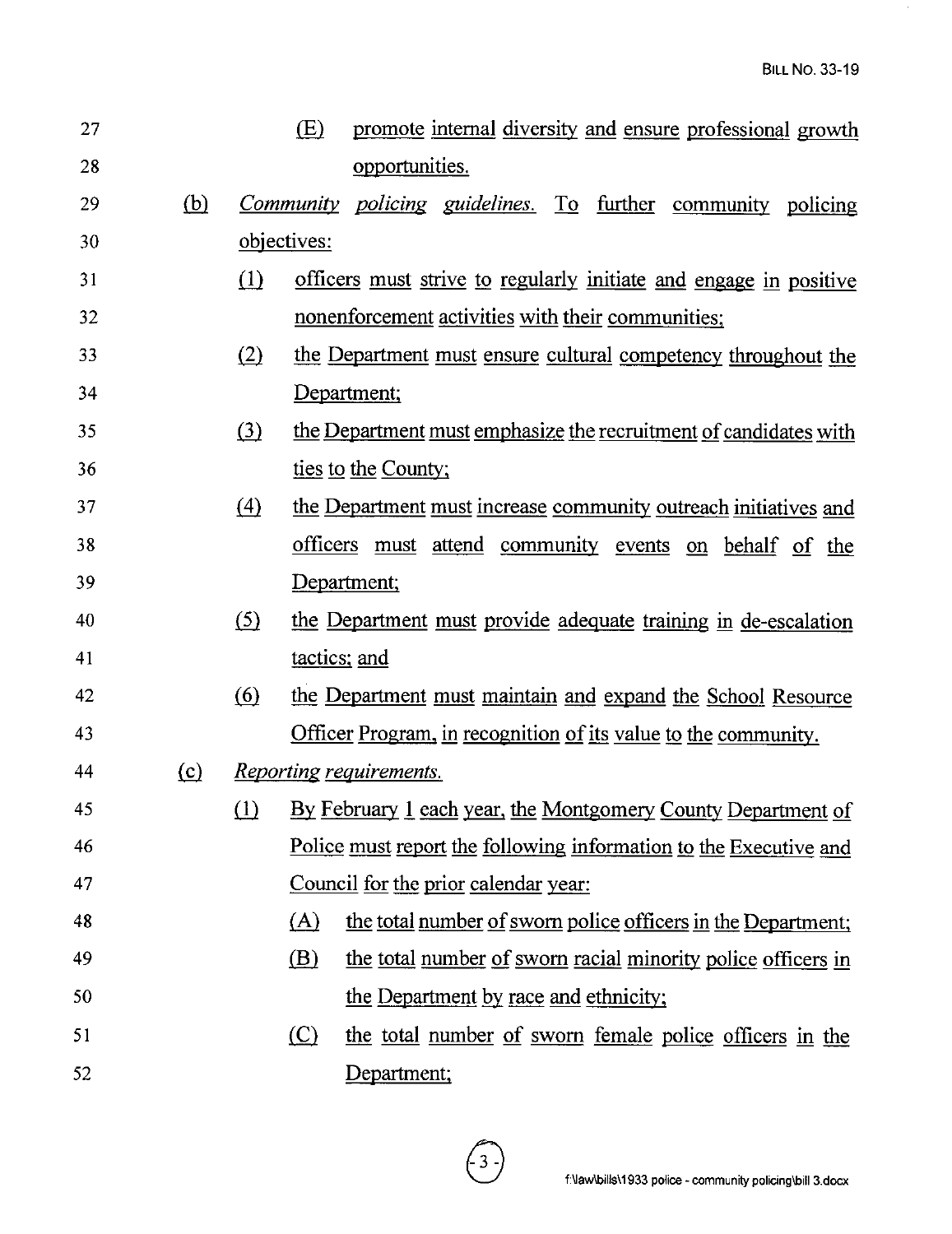| 53 | (D)               | the number of sworn police officers in the Department that     |
|----|-------------------|----------------------------------------------------------------|
| 54 |                   | reside in the County;                                          |
| 55 | (E)               | the number of recruiting events the Department sponsored       |
| 56 |                   | or participated in the County;                                 |
| 57 | (F)               | the number of instances of use of force that resulted in the   |
| 58 |                   | transport of a civilian to a hospital by an emergency vehicle, |
| 59 |                   | when the injury occurred as a direct result of an officer's    |
| 60 |                   | actions;                                                       |
| 61 | $\left( G\right)$ | the number of civilian complaints about the use of force by    |
| 62 |                   | an officer;                                                    |
| 63 | (H)               | the number of officers who were suspended with pay;            |
| 64 | (I)               | the number of officers who were suspended without pay;         |
| 65 | $\left( J\right)$ | the percentage of patrol officers who were assigned to         |
| 66 |                   | neighborhood patrols;                                          |
| 67 | (K)               | the number of youth under the age of 18 years referred to      |
| 68 |                   | intervention programs by officers; and                         |
| 69 | (L)               | a description of the Department's community policing           |
| 70 |                   | policing<br>community<br>including<br>efforts,<br>programs,    |
| 71 |                   | participation in town hall meetings, and efforts to engage     |
| 72 |                   | with schools, recreation centers, community centers, and       |
| 73 |                   | senior centers.                                                |
| 74 |                   |                                                                |

 $\sim$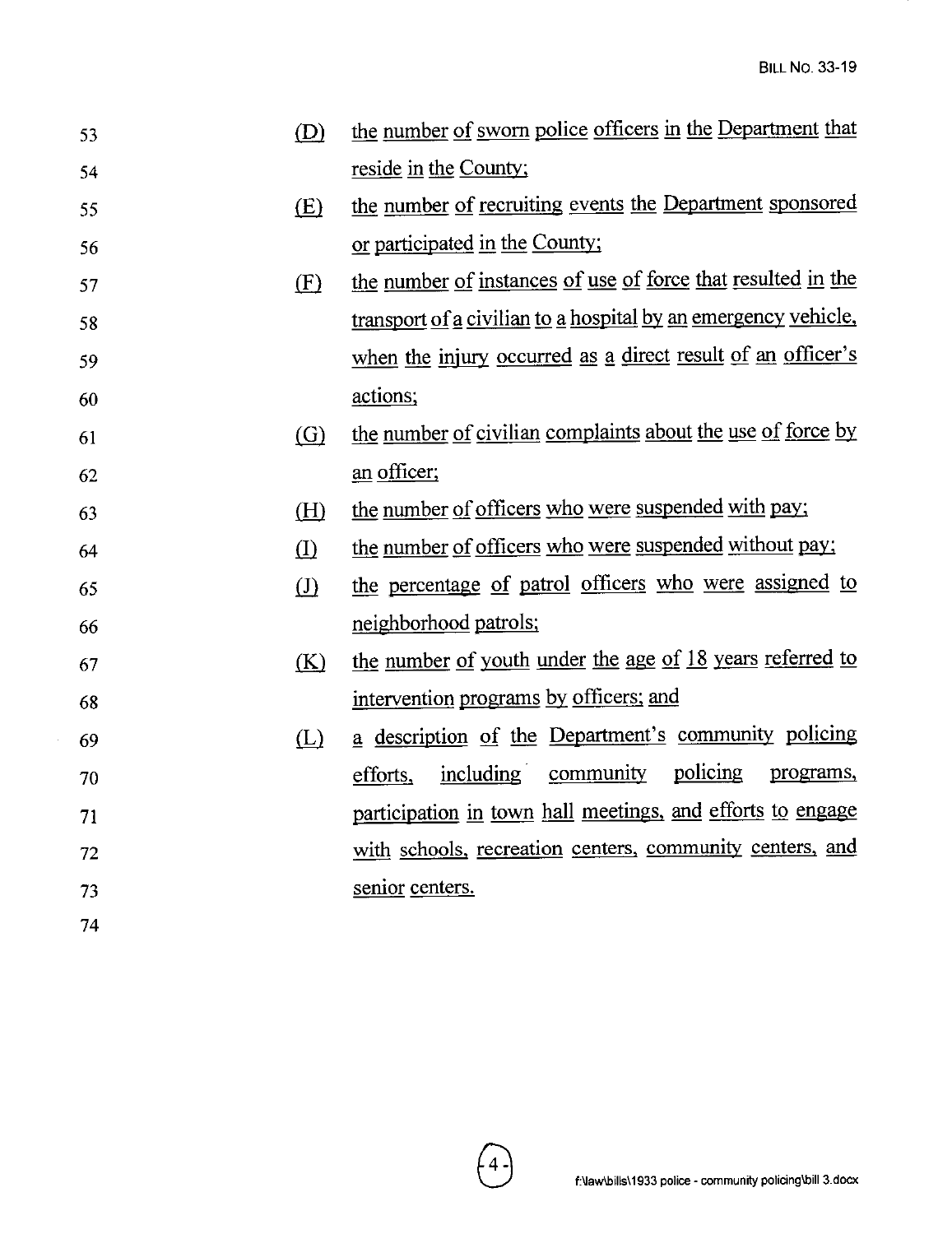#### **LEGISLATIVE REQUEST REPORT**

#### Bill 33-19 *Police* - *Community Policing*

- **DESCRIPTION:**  Bill 33-19 would set certain community policing guidelines; require the Montgomery County Police Department to make certain reports; and make certain legislative findings.
- **PROBLEM:**  Community policing is an important policing tool, but there are currently no measures in County law providing guidance on community policing.
- GOALS AND To provide MCPD with guidance regarding community policing. **OBJECTIVES:**

**COORDINATION:** MCPD

- **FISCAL IMPACT:** To be requested.
- **ECONOMIC** To be requested. **IMPACT:**
- **EVALUATION:** To be researched.
- **EXPERIENCE** To be researched.

**SOURCE OF** Amanda Mihill, Legislative Attorney (240) 777-7815

**APPLICATION** NIA **WITHIN MUNICIPALITIES:** 

**ELSEWHERE:** 

**INFORMATION:** 

**PENALTIES:** Not applicable.